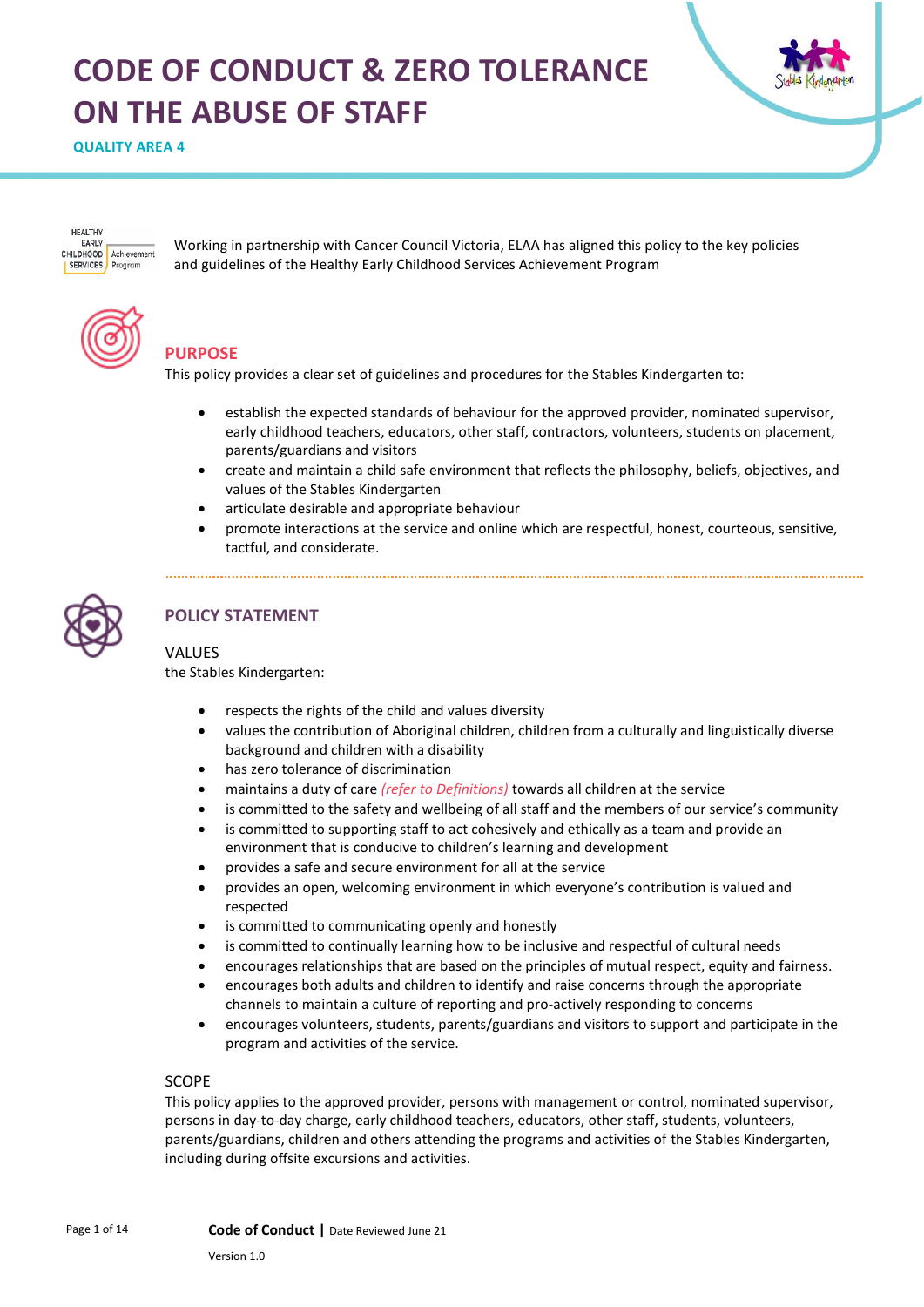| <b>RESPONSIBILITIES</b>                                                                                                                                                                                                                                                                                                                        | with management or control<br>Approved provider and persons | persons in day-to-day charge<br>Nominated supervisor and | educators and all other staff<br>Early childhood teachers, | Parents/guardians | students<br>Contractors, volunteers and |
|------------------------------------------------------------------------------------------------------------------------------------------------------------------------------------------------------------------------------------------------------------------------------------------------------------------------------------------------|-------------------------------------------------------------|----------------------------------------------------------|------------------------------------------------------------|-------------------|-----------------------------------------|
| Providing a safe environment for everyone attending the<br>programs and activities of the Stables Kindergarten                                                                                                                                                                                                                                 | $\sqrt{}$                                                   | $\sqrt{}$                                                | $\sqrt{}$                                                  |                   |                                         |
| Providing a workplace that is free from unlawful discrimination,<br>harassment, victimisation and bullying where all persons<br>attending are treated with dignity, courtesy and respect                                                                                                                                                       | $\sqrt{}$                                                   | $\sqrt{ }$                                               | $\sqrt{}$                                                  |                   |                                         |
| Ensuring that the children educated and cared for at the Stables<br>Kindergarten are protected from harm and from any hazard<br>likely to cause injury (National Law: Section 167)                                                                                                                                                             | $\sqrt{}$                                                   | $\sqrt{}$                                                | $\sqrt{}$                                                  |                   |                                         |
| Ensuring racism within the service is identified, confronted and<br>not tolerated.                                                                                                                                                                                                                                                             | $\sqrt{}$                                                   | $\sqrt{ }$                                               | $\sqrt{}$                                                  | $\sqrt{}$         | $\sqrt{}$                               |
| Providing guidance through leadership and by being a positive<br>role model; putting children first, prioritising training and<br>education and having a culture of continuous improvement                                                                                                                                                     | $\sqrt{}$                                                   | $\sqrt{ }$                                               |                                                            |                   |                                         |
| Developing, updating and reviewing Code of Conduct and Zero<br>Tolerance on the Abuse of Staff for the Stables Kindergarten in<br>collaboration with all stakeholders within the service (refer to<br>Attachments 1 and 3)                                                                                                                     | $\sqrt{}$                                                   | $\sqrt{}$                                                | $\sqrt{}$                                                  | $\sqrt{}$         |                                         |
| Ensuring that early childhood teachers/educators/other staff,<br>volunteers, students and parents/guardians are provided with a<br>copy of this policy on employment, engagement or enrolment at<br>the service and that the current codes of conduct are publicly<br>displayed and promoted to everyone including contractors and<br>visitors | V                                                           | V                                                        |                                                            |                   |                                         |
| Ensuring that the codes of conduct are regularly discussed at<br>staff meetings to reinforce expectations                                                                                                                                                                                                                                      | $\sqrt{ }$                                                  | $\sqrt{}$                                                |                                                            |                   |                                         |
| Developing a culture of accountability within the service for<br>complying with the code of conduct and responding when<br>behavioural expectations are not adhered to                                                                                                                                                                         | $\sqrt{}$                                                   | $\sqrt{}$                                                | $\sqrt{}$                                                  | $\sqrt{}$         |                                         |
| Ensuring that all children being educated and cared for at the<br>Stables Kindergarten are protected from harm and any hazard<br>likely to cause injury (National Law: Section 167)                                                                                                                                                            | V                                                           | $\sqrt{ }$                                               | $\sqrt{}$                                                  |                   |                                         |
| Providing an environment that encourages positive interactions,<br>supports constructive feedback and holds one another to the<br>codes of conduct                                                                                                                                                                                             | $\sqrt{ }$                                                  | $\sqrt{ }$                                               | $\sqrt{}$                                                  | $\sqrt{}$         |                                         |
| Ensuring that parents/guardians of a child attending the service<br>can enter the service premises at any time that the child is being<br>educated and cared for (Regulation 157), except where this may                                                                                                                                       | $\sqrt{}$                                                   | $\sqrt{}$                                                |                                                            |                   |                                         |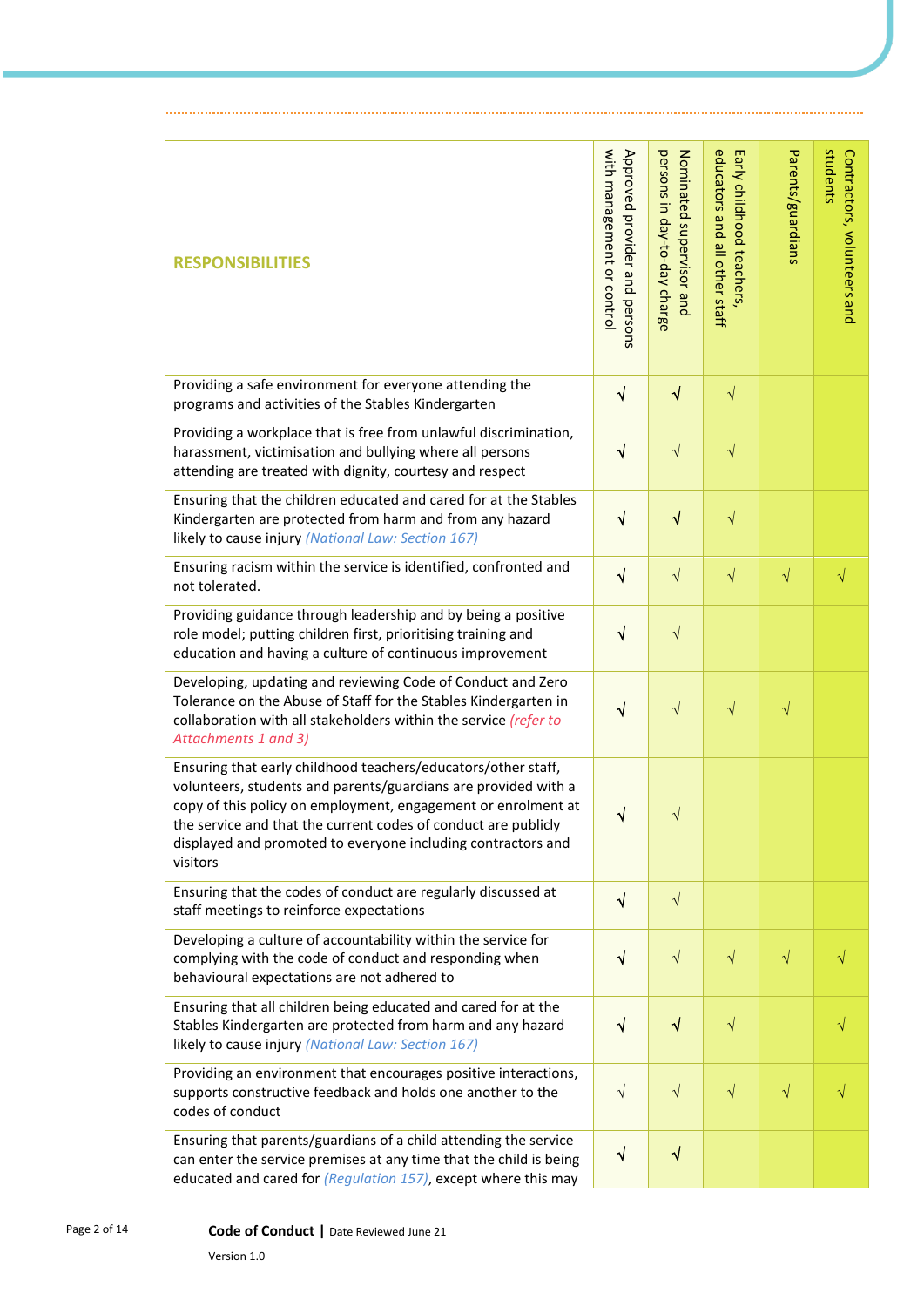| pose a risk to the safety of children or staff, or conflict with any<br>duty of care of the approved provider, nominated supervisor or<br>early childhood teachers and educators under the National Law:<br>Section 167 & 171                                                                   |            |           |           |           |   |
|-------------------------------------------------------------------------------------------------------------------------------------------------------------------------------------------------------------------------------------------------------------------------------------------------|------------|-----------|-----------|-----------|---|
| Ensuring that contractors, volunteers, parent/guardians,<br>students or visitors at the service are not placed in a situation<br>where they are left alone with a child                                                                                                                         | $\sqrt{}$  | $\sqrt{}$ | $\sqrt{}$ |           |   |
| Ensuring all staff and volunteers receive relevant cultural training<br>so they have an understanding of Aboriginal culture, and an<br>appreciation for culturally sensitive issues                                                                                                             | $\sqrt{ }$ | $\sqrt{}$ | $\sqrt{}$ |           |   |
| Respecting individual abilities, needs, cultural practices and<br>beliefs in all interactions, both verbal and non-verbal. Paying<br>particular attention to the needs of Aboriginal and Torres strait<br>Islander children, children with disability and children from CALD<br>backgrounds     | $\sqrt{}$  | $\sqrt{}$ | $\sqrt{}$ | $\sqrt{}$ |   |
| Engaging in open, two-way communication with families and<br>communities about the service's child safety approach and<br>providing relevant and accessible information                                                                                                                         | $\sqrt{}$  | $\sqrt{}$ | $\sqrt{}$ |           |   |
| Ensuring all staff, contractors, volunteers and students do not<br>consume or are under the influence of alcohol or be affected by<br>drugs (refer to Tobacco, Alcohol and other Drugs Policy)                                                                                                  | $\sqrt{ }$ | $\sqrt{}$ |           |           |   |
| Not consuming or being under the influence of alcohol or be<br>affected by drugs (refer to Tobacco, Alcohol and other Drugs<br>Policy)                                                                                                                                                          | $\sqrt{}$  | $\sqrt{}$ | $\sqrt{}$ | $\sqrt{}$ | √ |
| Notifying DET within 24 hours of a serious incident (refer to<br>Definitions) or of a notifiable complaint being made (refer to<br>Definitions) at the service (National Law: Sections 174(2)(b) and<br>174(4), National Regulations: Regulations 175(2)(c) and<br>$176(2)(b)$ ) via the NQAITS | $\sqrt{ }$ | $\sqrt{}$ |           |           |   |
| Referring notifiable complaints (refer to Definitions), grievances<br>or complaints that are unable to be resolved appropriately and in<br>a timely manner to the Grievances Subcommittee/investigator<br>(refer to Complaints and Grievances Policy)                                           | V          | $\sqrt{}$ |           |           |   |
| Notifying Worksafe of any reportable incidences (refer to<br>Definitions) that have occurred in the workplace                                                                                                                                                                                   | $\sqrt{}$  | $\sqrt{}$ |           |           |   |
| Activating the Complaints and Grievances Policy on notification<br>of a breach of the Code of Conduct and Zero Tolerance on the<br>Abuse of Staff.                                                                                                                                              | $\sqrt{}$  | $\sqrt{}$ |           |           |   |
| Taking appropriate disciplinary or legal action, or reviewing the<br>terms of employment in the event of misconduct or a serious<br>breach of the Code of Conduct and Zero Tolerance on the Abuse<br>of Staff.                                                                                  | √          |           |           |           |   |
| Contacting police in an emergency situation where it is believed<br>that there is an immediate risk, such as when violence has been<br>threatened or perpetrated or where sexual abuse or grooming is<br>suspected as outlined in the Child Safe Environment Policy.                            | √          | $\sqrt{}$ | √         | $\sqrt{}$ |   |
| Reading the Code of Conduct and Zero Tolerance on the Abuse of<br>Staff. (refer to Attachment 1) and signing the Code of Conduct<br>and Zero Abuse on the Abuse of Staff Acknowledgement for staff                                                                                              |            | $\sqrt{}$ | $\sqrt{}$ |           |   |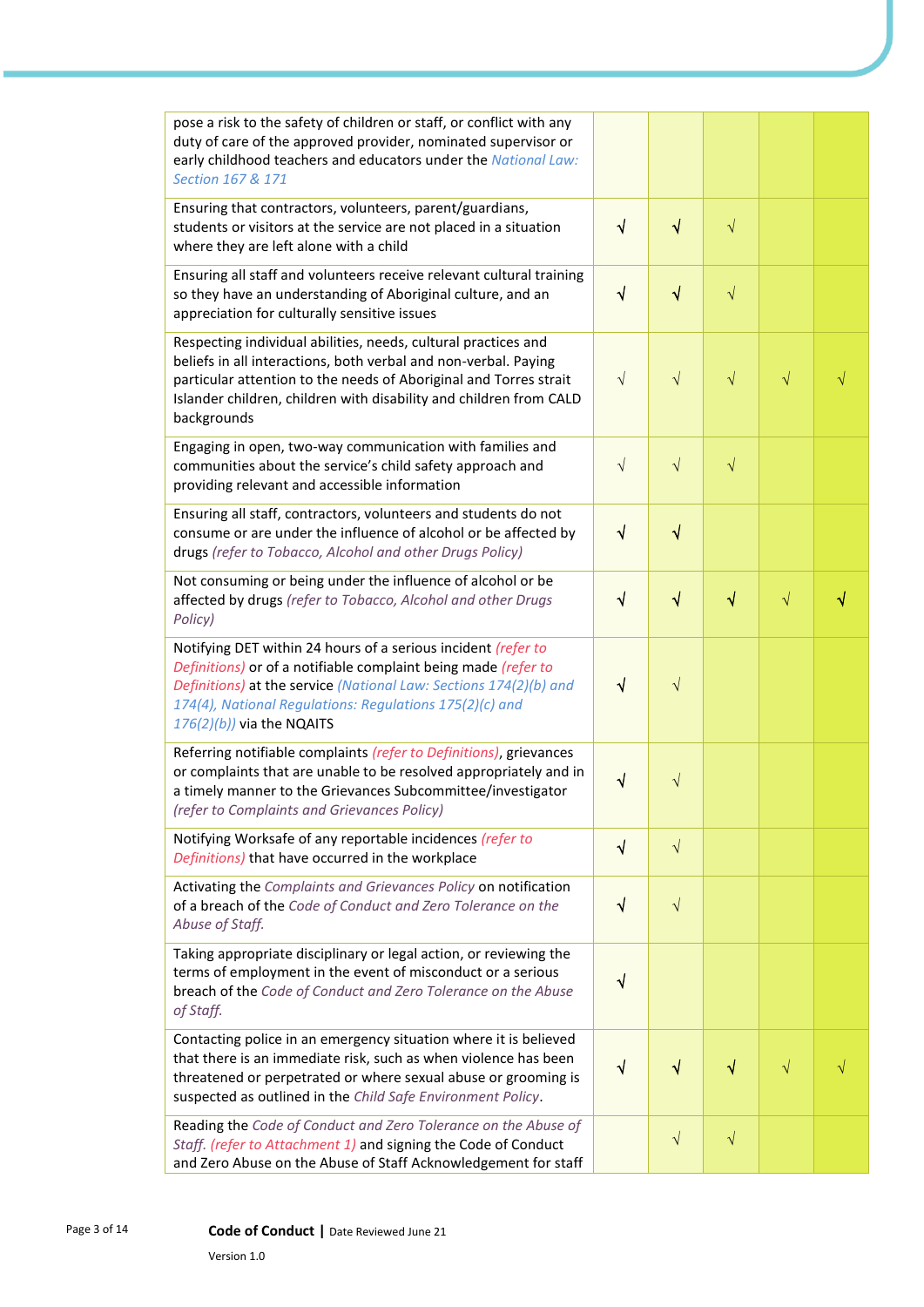| (refer to Attachment 2) and that these are filed with individual<br>staff records upon engagement in the service                                                                                                                     |            |            |           |           |           |
|--------------------------------------------------------------------------------------------------------------------------------------------------------------------------------------------------------------------------------------|------------|------------|-----------|-----------|-----------|
| Adhering to the Code of Conduct and Zero Tolerance on the<br>Abuse of Staff at all times                                                                                                                                             | $\sqrt{ }$ | $\sqrt{ }$ | $\sqrt{}$ | $\sqrt{}$ | √         |
| Informing the approved provider in the event of a serious<br>incident (refer to Definitions), of a notifiable complaint (refer to<br>Definitions) or of a breach of the Code of Conduct and Zero<br>Tolerance on the Abuse of Staff. |            | $\sqrt{ }$ | $\sqrt{}$ |           |           |
| Providing an environment that encourages positive interactions,<br>supports constructive feedback and holds one another to the<br>Code of Conduct and Zero Tolerance on the Abuse of Staff.                                          | $\sqrt{ }$ | $\sqrt{ }$ | $\sqrt{}$ |           |           |
| Ensuring that parents/guardians, students and volunteers sign<br>the Code of Conduct and Zero Tolerance on the Abuse of Staff<br>Acknowledgement (refer to Attachment 4)                                                             | $\sqrt{ }$ | $\sqrt{ }$ |           | $\sqrt{}$ |           |
| Ensuring children can access abuse prevention programs and<br>information                                                                                                                                                            | $\sqrt{ }$ | $\sqrt{ }$ | $\sqrt{}$ |           |           |
| Understanding and accepting that serious breaches of this code<br>will be deemed misconduct and may lead to disciplinary or legal<br>action, or a review of their employment                                                         |            | $\sqrt{ }$ | $\sqrt{}$ | $\sqrt{}$ |           |
| Being attentive to signs of harm and facilitating child-friendly<br>ways for children to communicate and raise their concerns                                                                                                        | $\sqrt{ }$ | $\sqrt{ }$ | $\sqrt{}$ |           | √         |
| Reporting and acting on any concerns or observed breaches of<br>this Code of Conduct and Zero Tolerance on the Abuse of Staff.                                                                                                       |            | $\sqrt{ }$ | $\sqrt{}$ | $\sqrt{}$ |           |
| Ensuring duties are performed in a professional, safe and<br>satisfactory manner at all times.                                                                                                                                       | $\sqrt{}$  | $\sqrt{ }$ | $\sqrt{}$ |           | $\sqrt{}$ |
| BOLD tick $\sqrt{}$ indicates legislation requirement                                                                                                                                                                                |            |            |           |           |           |

#### **BACKGROUND AND LEGISLATION**

#### BACKGROUND

Codes of conduct establish standards of behaviour to be followed and define how individuals are expected to behave towards each other, towards the children in their care, and towards other organisations and individuals in the community.

The approved provider, nominated supervisor, early childhood teachers, educators and all other staff have a duty of care to the children attending the service and must ensure 'that every reasonable precaution is taken to protect children being educated and cared for by the service from harm and from any hazard likely to cause injury' *(National Law: Section 167).*

The *National Quality Standard* requires that all staff be respectful and ethical and that 'professional standards guide practice, interactions and relationships' *(National Quality Standard: 4.2 and 4.2.2).*

Employers also have a legal responsibility to provide, as far as is practicable, a safe workplace that is free from discrimination, bullying and harassment.

*Child Safe Standard 3* requires services to develop and review codes of conduct that establish clear expectations for appropriate behaviour with children including:

- how to respond to risks adults may pose to children or that children may pose to each other
- how to ensure the cultural safety of Aboriginal children and culturally and linguistically diverse children
- how to be inclusive of all children, including children with a disability.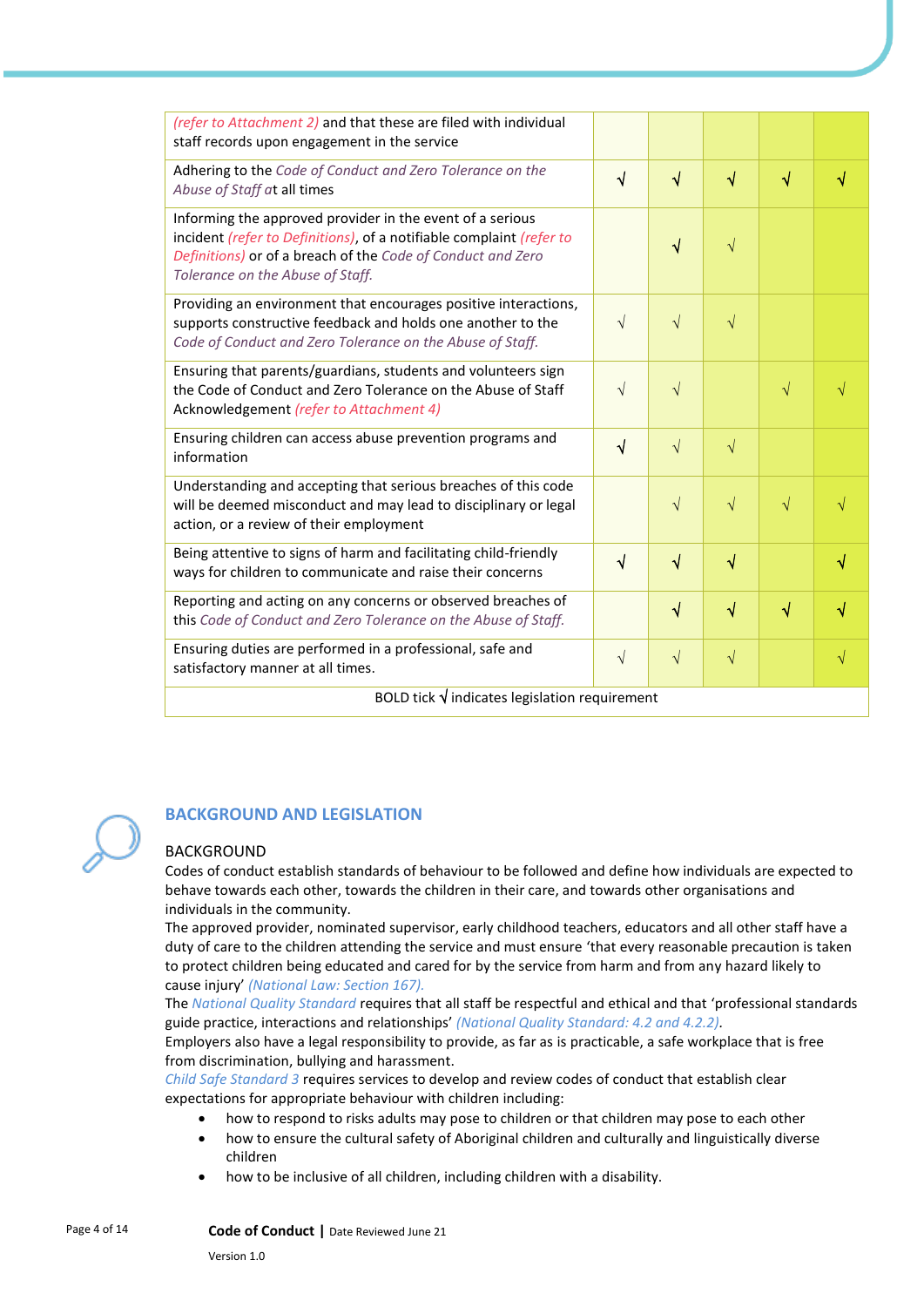A Code of Conduct should be informed by the service's philosophy, beliefs and values, and based on ethical principles of mutual respect, equity and fairness. Consideration should be given to the Victorian Teaching Profession *Code of Conduct and the Code of Ethics* and to the Early Childhood Australia's *Code of Ethics* in developing the code of conduct.

The approved provider must ensure that the nominated supervisor, early childhood teachers, educators, other staff, contractors, volunteers, students on placement, parents/guardians, children and others attending the programs and activities of the Stables Kindergarten adhere to the expectations outlined in the Code of Conduct and Zero Tolerance on the Abuse of Staff when communicating to and interacting with:

- children at the service and their parents and family members
- each other
- others in the community.
- 

#### LEGISLATION AND STANDARDS

Relevant legislation and standards include but are not limited to:

- Charter of Human Rights and Responsibilities Act 2006 (Vic)
- Child Safe Standards (Vic)
- Children, Youth and Families Act 2005 (Vic)
- Child Wellbeing and Safety Act 2005 (Vic)
- Disability Discrimination Act 1992 (Cth)
- Early Childhood Australia's Code of Ethics (2016)
- Education and Care Services National Law Act 2010: Sections 166, 167, 173, 174
- Education and Care Services National Regulations 2011: Regulations 83, 155, 156, 157, 168, 170, 171, 174, 175, 176
- Equal Opportunity Act 2010 (Vic)
- Fair Work Act 2009 (Cth)
- Fair Work Regulations 2009 (Cth)
- National Quality Standard, Quality Area 4: Staffing Arrangements
- Occupational Health and Safety Act 2004
- Occupational Health and Safety Regulations 2007
- Racial Discrimination Act 1975
- Racial and Religious Tolerance Act 2001 (Vic)
- Sex Discrimination Act 1984 (Cth)
- Victorian Institute of Teaching the Victorian Teaching Profession Code of Conduct
- Victorian Institute of Teaching the Victorian Teaching Profession Code of Ethics

The most current amendments to listed legislation can be found at:

- Victorian Legislation Victorian Law Today: [www.legislation.vic.gov.au](http://www.legislation.vic.gov.au/)
- Commonwealth Legislation Federal Register of Legislation: [www.legislation.gov.au](http://www.legislation.gov.au/)

#### **DEFINITIONS**

The terms defined in this section relate specifically to this policy. For regularly used terms e.g. Approved provider, Nominated supervisor, Notifiable Complaints, Serious Incidents, Duty of Care, etc. refer to the Definitions file of the PolicyWorks catalogue.

**Anti-Social Behaviour:** The following are examples of anti-social behaviour that are not acceptable at or in connection with our workplace:

- Shouting
- Threatening or abusive language including swearing or offensive remarks or gestures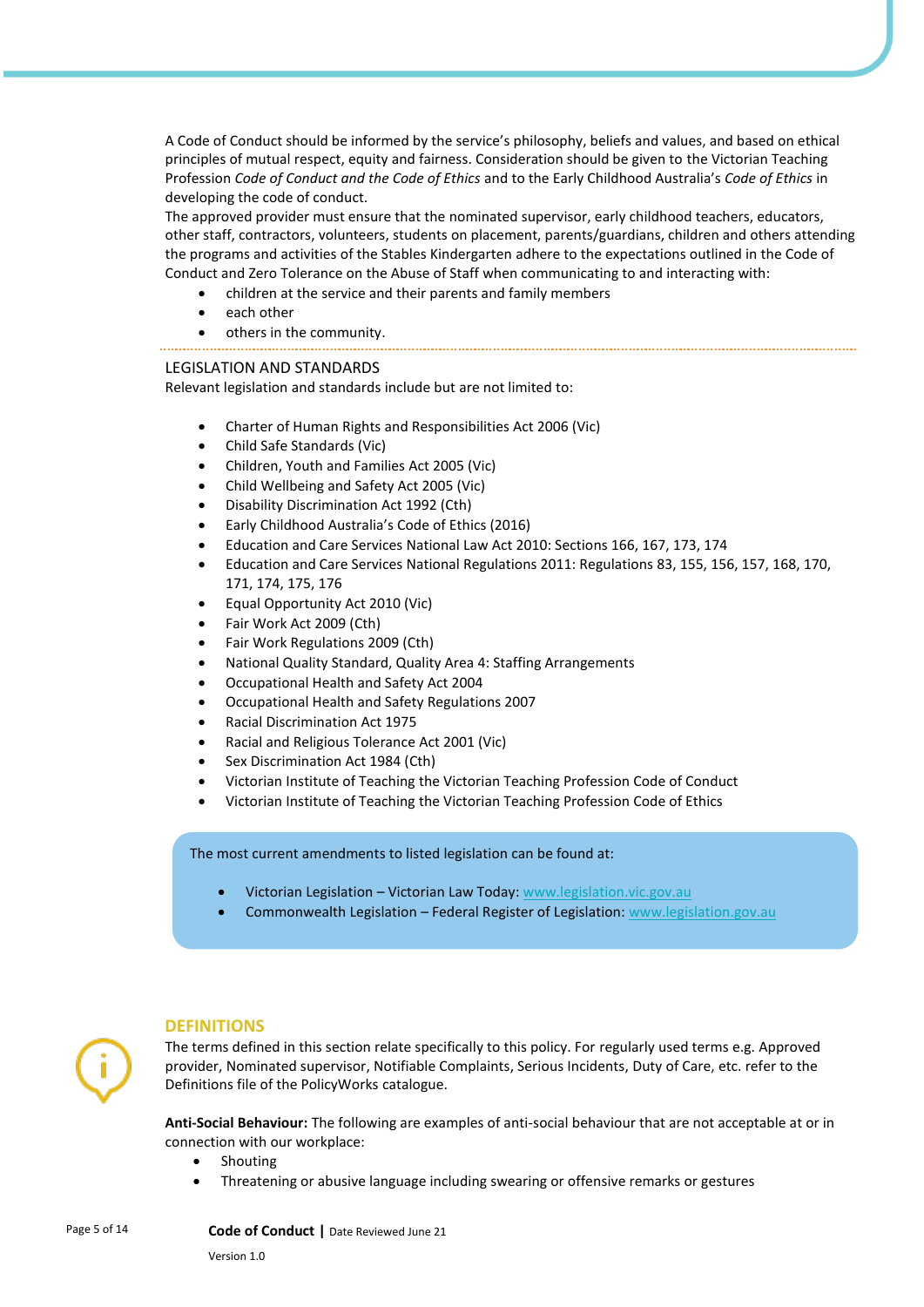- Derogatory racial, religious, or sexual remarks of behaviour
- Malicious allegations relating to members of staff
- Inappropriate behaviour as a result of alcohol or misuse of illicit drugs, including non-prescribed medication
- Intimidation, threats, or threatening behaviour (e.g."I know where you live")
- Harassment or stalking
- Violence, perceived acts of violence or threats of violence
- Any explicit or implicit challenge to the safety, well-being, or health of any member of staff
- Brandishing objects which could be used as weapons
- Anti-social behaviour on social media
- Persistent or unrealistic demands that may cause stress to staff
- Slander-gossiping about staff or negative comments to other about the service or staff

**Behaviour:** the way in which one acts or conducts oneself, especially towards others.

**Bullying:** Repeated verbal, physical, social or psychological behaviour that is harmful and involves the misuse of power by an individual or group towards one or more persons. Bullying occurs when one or more people deliberately and repeatedly upset or hurt another person, damage their property, reputation or social acceptance.

**Ethical conduct:** Behaviour which reflects values or a code of conduct.

**Harassment:** When someone is demeaning, derogatory or intimidating towards another person. Harassment includes:

- racial taunts
- taunts about sexual orientation or gender identity
- sexual harassment: unwelcome physical, verbal or written behaviour of a sexual nature
- repeated insulting remarks.

**Investigator:** A person/staff member assigned, or organisation engaged with the responsibility of investigating suspected breaches of the Code of Conduct and Zero Tolerance on the Abuse of Staff by the Approved provider

**Physical attack:** the direct or indirect application of force by a person to the body of, or to clothing or equipment worn by another person, where that application creates a risk to health and safety. **Physical violence:** the use of physical force against another person or group that results in physical harm. It

includes, but is not limited to, pinching, biting, pushing, spitting, slapping, kicking, beating, shooting, stabbing, and damage to property.

**Respect:** Demonstrating regard for the rights of individuals, for different values and points of views. **Sexual harassment:** includes offensive gestures, leering, staring or suggestive comments about a person's physical appearance, inappropriate physical contact, unwanted invitations of a sexual manner, sexually orientated jokes, sending of obscene letters, notes, telephone texts or emails.

**Support:** Work in a co-operative and positive manner.

**Threat:** a statement or behaviour that causes a person to believe they are in danger of being physically attacked.

**Unreasonable behaviour:** includes actions of individuals or a group and may involve using a system of work as a means of victimising, humiliating, undermining, or threatening.

**Verbal harassment:** includes name-calling, offensive language, putting people down.

**Workplace aggressive behaviour:** incidents, perceived or real to individuals, when they are abused,

threatened, or assaulted in circumstances arising out of, or during their employment, involving an explicit or implicit challenge to their safety, health, or wellbeing.

**Workplace violence:** an action or incident that physically or psychologically harms another person. It includes situations where staff and other people are threatened, attacked, or physically assaulted at work. **Zero Tolerance:** a complete refusal to tolerate aggressive behaviours

#### **Disciplinary Consequences**

Any such behaviour will trigger appropriate disciplinary action where the police may be called.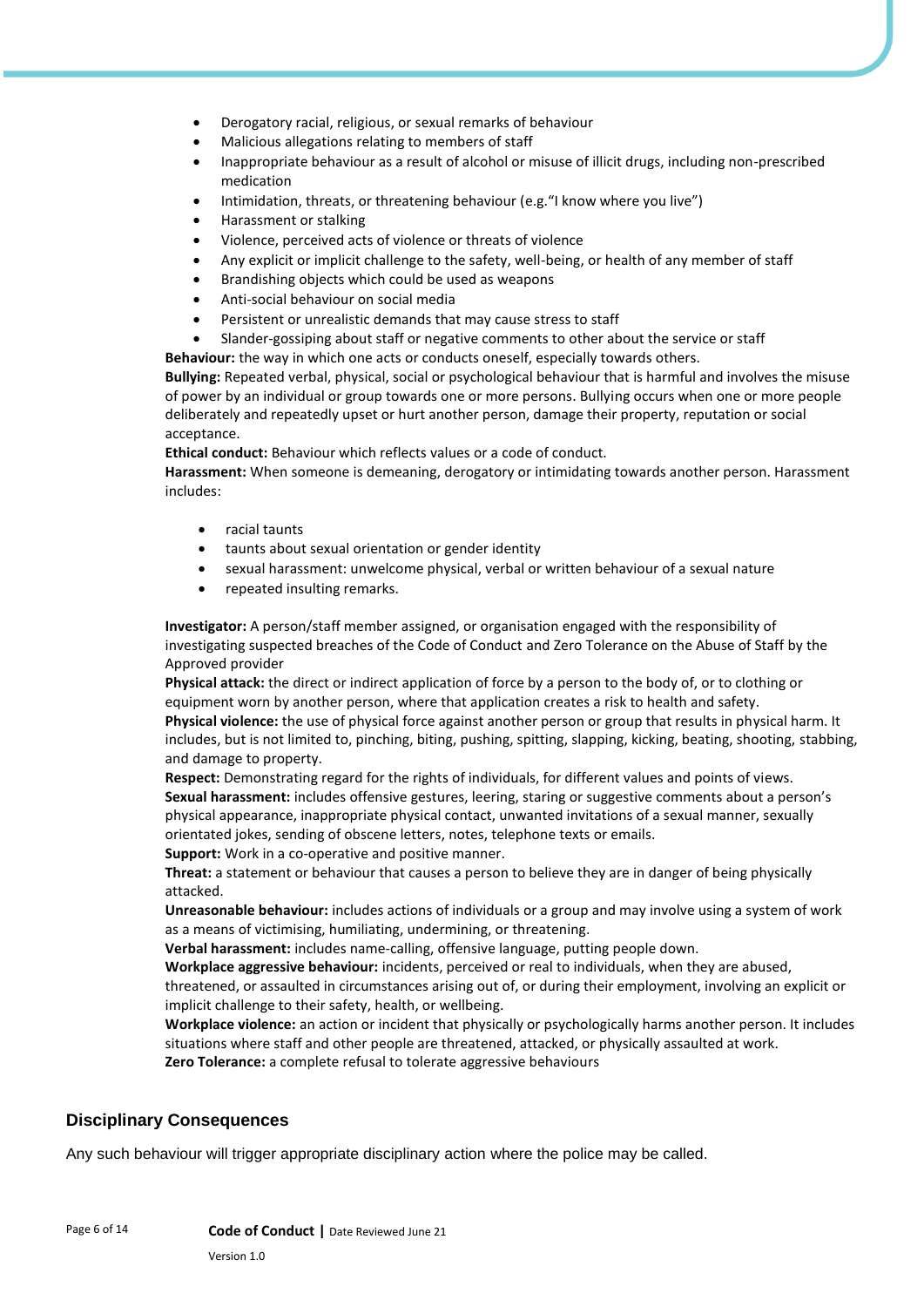Individuals may also be asked to not enter the premises and make other arrangements to have their child dropped off and picked up.

In extreme cases, if this policy is not complied with, the committee of management will consider removing the child from the service.



# **SOURCES AND RELATED POLICIES**

### **SOURCES**

- Early Childhood Australia, *Code of Ethics*: [www.earlychildhoodaustralia.org.au/our](http://www.earlychildhoodaustralia.org.au/our-publications/eca-code-ethics/)[publications/eca-code-ethics/](http://www.earlychildhoodaustralia.org.au/our-publications/eca-code-ethics/)
- United Nations, *The Universal Declaration of Human Rights*[: www.un.org/en/universal-declaration](http://www.un.org/en/universal-declaration-human-rights/)[human-rights/](http://www.un.org/en/universal-declaration-human-rights/)
- United Nations, *Convention on The Rights of the Child*[: www.unicef.org/crc/](http://www.unicef.org/crc/)
- Victoria Legal Aid[: www.legalaid.vic.gov.au](http://www.legalaid.vic.gov.au/)
- Victorian Institute of Teaching *The Victorian Teaching Profession Code of Conduct and Code of Ethics*: [www.vit.vic.edu.au](http://www.vit.vic.edu.au/)
- Commission for Children and Young People: [www.ccyp.vic.gov.au](http://www.ccyp.vic.gov.au/)

#### RELATED POLICIES

- Child Safe Environment
- Complaints and Grievances
- Delivery and Collection of Children
- Inclusion and Equity
- Information Communication Technology
- Interactions with Children
- Occupational Health and Safety
- Privacy and Confidentiality
- Relaxation and Sleep
- **Staffing**
- Tobacco, Alcohol and other Drugs

#### **EVALUATION**



- regularly seek feedback from everyone affected by the policy regarding its effectiveness
- monitor the implementation, compliance, complaints and incidents in relation to this policy
- assess whether a satisfactory resolution has been achieved in relation to issues arising from this policy
- keep the policy up to date with current legislation, research, policy and best practice
- revise the policy and procedures as part of the service's policy review cycle, or as required
- notifying all stakeholders affected by this policy at least 14 days before making any significant changes to this policy or its procedures, unless a lesser period is necessary due to risk.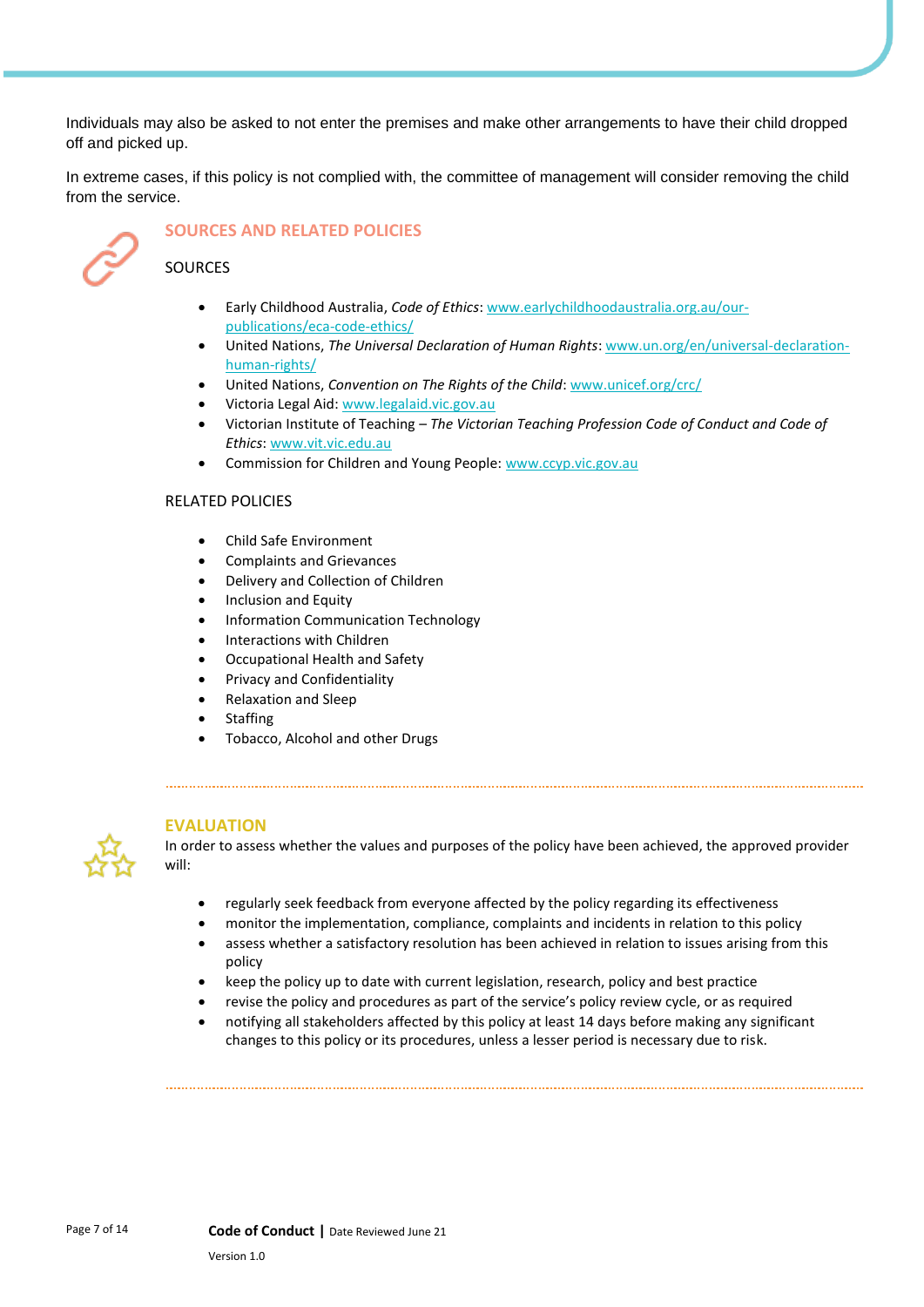# **ATTACHMENTS**

- Attachment 1: Code of Conduct and Zero Tolerance on the Abuse of Staff for approved provider, nominated supervisor, person in day-to-day charge and all staff
- Attachment 3: Code of Conduct and Zero Tolerance on the Abuse of Staff for parents/guardians, students, contractors and volunteers
- Attachment 4: Code of Conduct and Zero Tolerance on the Abuse of Staff Acknowledgement for parents/guardians, students, contractors and volunteers

#### **AUTHORISATION**

Ø.

This policy was adopted by the approved provider of the Stables Kindergarten on 3 June 2021. **REVIEW DATE:** 3 June 2023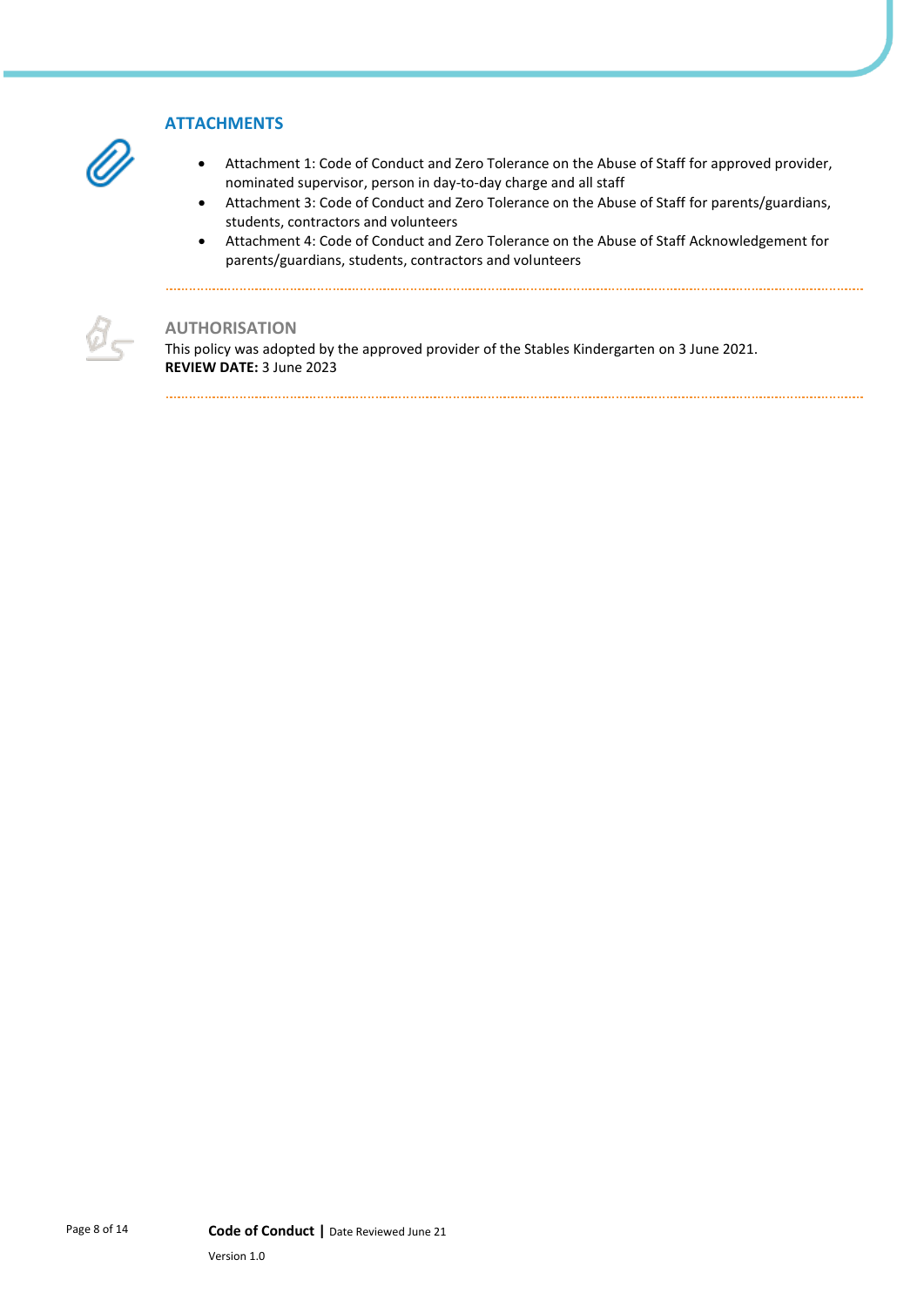# **ATTACHMENT 1. CODE OF CONDUCT AND ZERO TOLERANCE ON THE ABUSE OF STAFF FOR THE APPROVED PROVIDER, PERSONS WITH MANAGEMENT AND CONTROL, NOMINATED SUPERVISOR, PERSON IN DAY-TO-DAY CHARGE AND ALL STAFF**

The Stables Kindergarten believes that any act of aggression, violence, or intimidation, both physical and nonphysical from any member of staff, parents/carers, students, contractors, volunteers, and visitors while at the service is unacceptable. The Committee of Management is committed to the creation of a culture and environment where employees may undertake their duties without fear of abuse or violence.

As an organisation, we believe staff have the right to a safe working environment and we are committed to introducing measures, through our Code of Conduct and Zero Tolerance on the Abuse of Staff policy, to reduce risk and to have procedures in place that will enable staff to manage appropriately an aggressive or violent situation should it arise.

All staff who are subjected to violent, aggressive, or abusive behaviour should report such incidents to their manager with whom the matter will be referred to the Committee of Management. The Committee of Management will follow the Complaints and Grievance policy procedures. Where the incident is of a serious nature, the police will be called immediately.

Incidents of violence and aggression can have a detrimental effect on the staff member out of proportion to the scale seen by outsiders. The Approved Provider is to ensure that staff are properly cared for and debriefed immediately, or as soon as is reasonably partible, after each incident.

The Approved Provider, Persons with Management and Control, Nominated Supervisor and all staff at Stables Kindergartenare responsible for promoting the safety and wellbeing of children and their families by:

welcoming all children and their families and being inclusive

- welcoming all children and their families and being inclusive
- treating everyone with respect, including listening to and valuing their ideas and opinions
- contributing to a culture of child safety
- adhering to the *Child Safe Environment Policy* and all other policies
- taking all reasonable steps to protect children from abuse
- respecting the privacy of children and their families, and only disclosing information to people who have a need to know as required under the *Privacy and Confidentiality Policy*
- reporting and acting on any breaches of this Code of Conduct, complaints or concerns.
- Acknowledging the vulnerability of Aboriginal children, children from a culturally and linguistically diverse background and children with a disability and having zero tolerance for discrimination

#### Professional responsibilities

The Approved Provider, Persons with Management and Control, Nominated Supervisor and all staff demonstrate our commitment to our professional responsibilities by:

- undertaking duties in a competent, timely and responsible way
- ensuring our knowledge and expertise is up to date and relevant to our roles
- being aware of the role of other professionals and agencies and working collaboratively and within the limits of our professional expertise
- understanding and complying with legal obligations in relation to:
	- − discrimination, harassment and vilification
	- − negligence
	- − grooming
	- − disclosure of child sexual abuse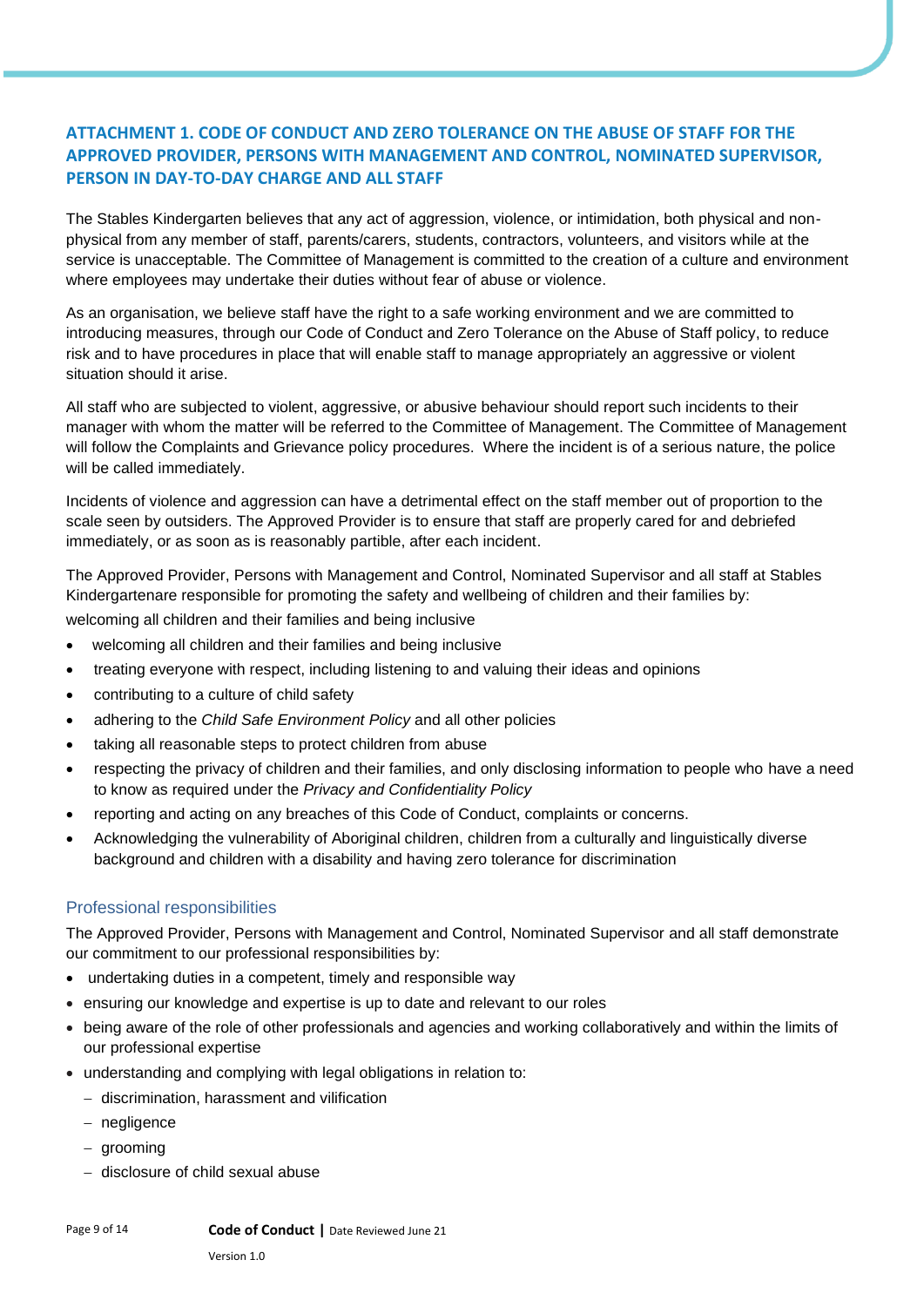- − protection of a child from child sexual abuse
- − mandatory reporting
- − privacy and confidentiality
- − occupational health and safety, including emergency evaluation procedures
- − raising any complaints or grievances in accordance with the Complaints and Grievances Policy
- − maintaining teacher registration and Working with Children checks as applicable.
- raising any complaints or grievances in accordance with the *Complaints and Grievances Policy.*

#### Relationships with children

The Approved Provider, Persons with Management and Control, Nominated Supervisor and all staff at Stables Kindergarten demonstrate our commitment to high-quality education and care for children by:

- encouraging children to express themselves and their opinions
- allowing children to undertake experiences that develop self-reliance and self-esteem
- maintaining a safe environment for children
- being a positive role model at all times
- speaking to children in an encouraging and positive manner
- giving each child positive guidance and encouraging appropriate behaviour
- providing opportunities for children to interact and develop respectful and positive relationships with each other, and with other staff members and volunteers at the service
- regarding all children equally, and with respect and dignity
- having regard to their cultural values and supporting them to express their culture
- respecting individual difference including age, physical and intellectual development, and catering for the abilities of each child at the service
- working with children in an open and transparent way by informing other staff about the work being done with children
- encouraging and assisting children to undertake activities of a personal nature for themselves e.g. toileting and changing clothes
- informing children if physical contact is required for any purpose, asking them if they are comfortable with this interaction and complying with the *Interactions with Children policy*.

#### Relationships with parents/guardians and families

In our relationships with parents/guardians and families, the Approved Provider, Nominated Supervisor and all staff demonstrate our commitment to collaboration by:

- maintain professional and ethical relationships with families attending the service
- respecting the role of parent/guardians as the child's first educator
- working collaboratively with parents/guardians and families
- considering the perspective of parents/guardians and families when making decisions that impact on the education and care of their child
- communicating with parents/guardians and families in a timely and sensitive manner
- responding to concerns expressed by parents/guardians and families in a timely and appropriate manner.

#### *Staff will not engage with families on any social networking site.*

#### Relationships with employer and between colleagues

In relationships with the Approved Provider, Persons with Management and Control, Nominated Supervisor and between colleagues, staff demonstrate collegiality by: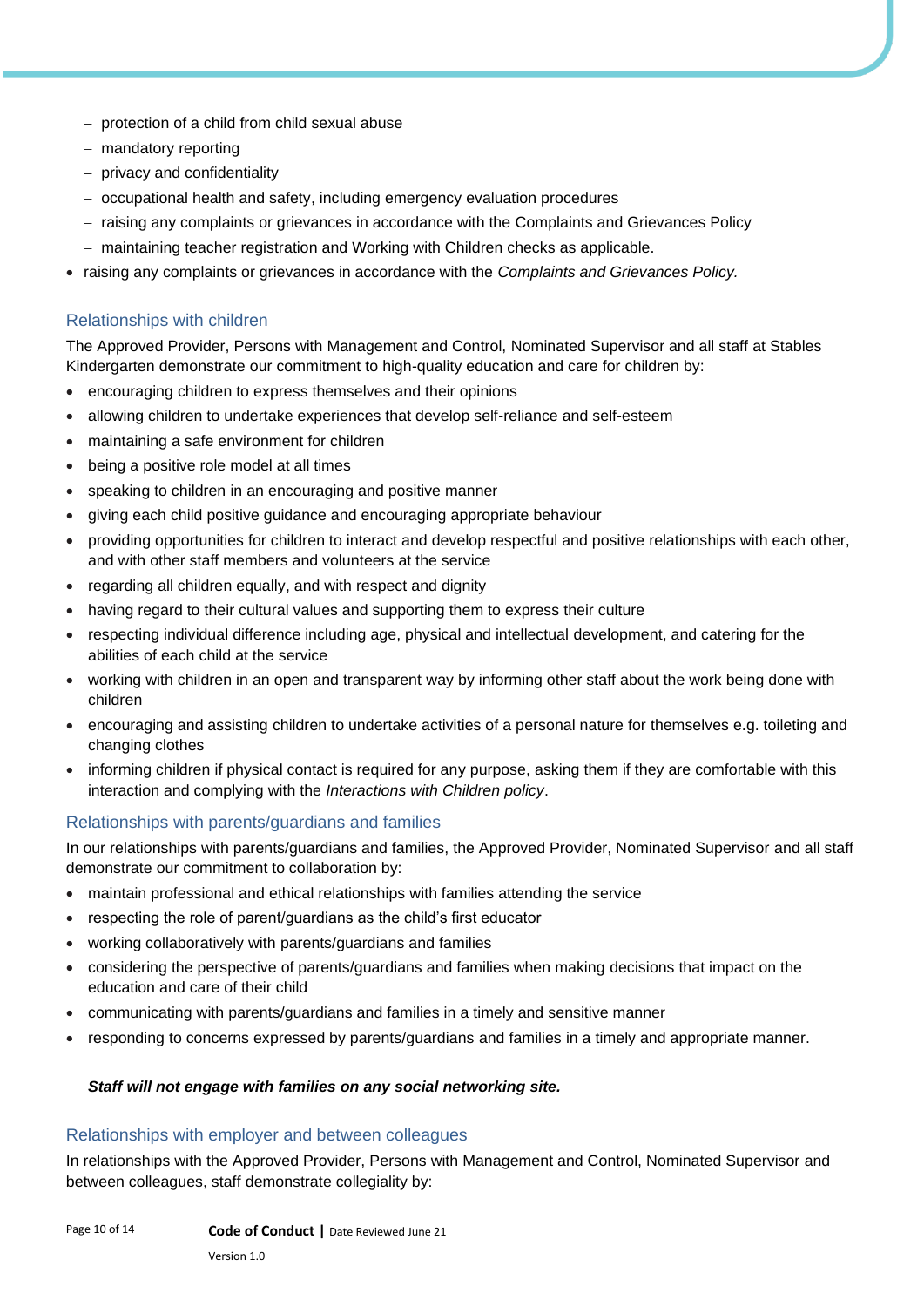- encouraging others to act in accordance with this Code of Conduct and taking action when they observe behaviours which are outside of the Code of Conduct
- developing relationships based on mutual respect, equity and fairness
- working in partnership in a courteous, respectful and encouraging manner
- valuing the input of others
- sharing expertise and knowledge in appropriate forums, and in a considered manner
- respecting the rights of others as individuals
- giving encouraging and constructive feedback, and respecting the value of different professional approaches
- being prepared to have difficult conversations and use constructive processes to address differences of opinion.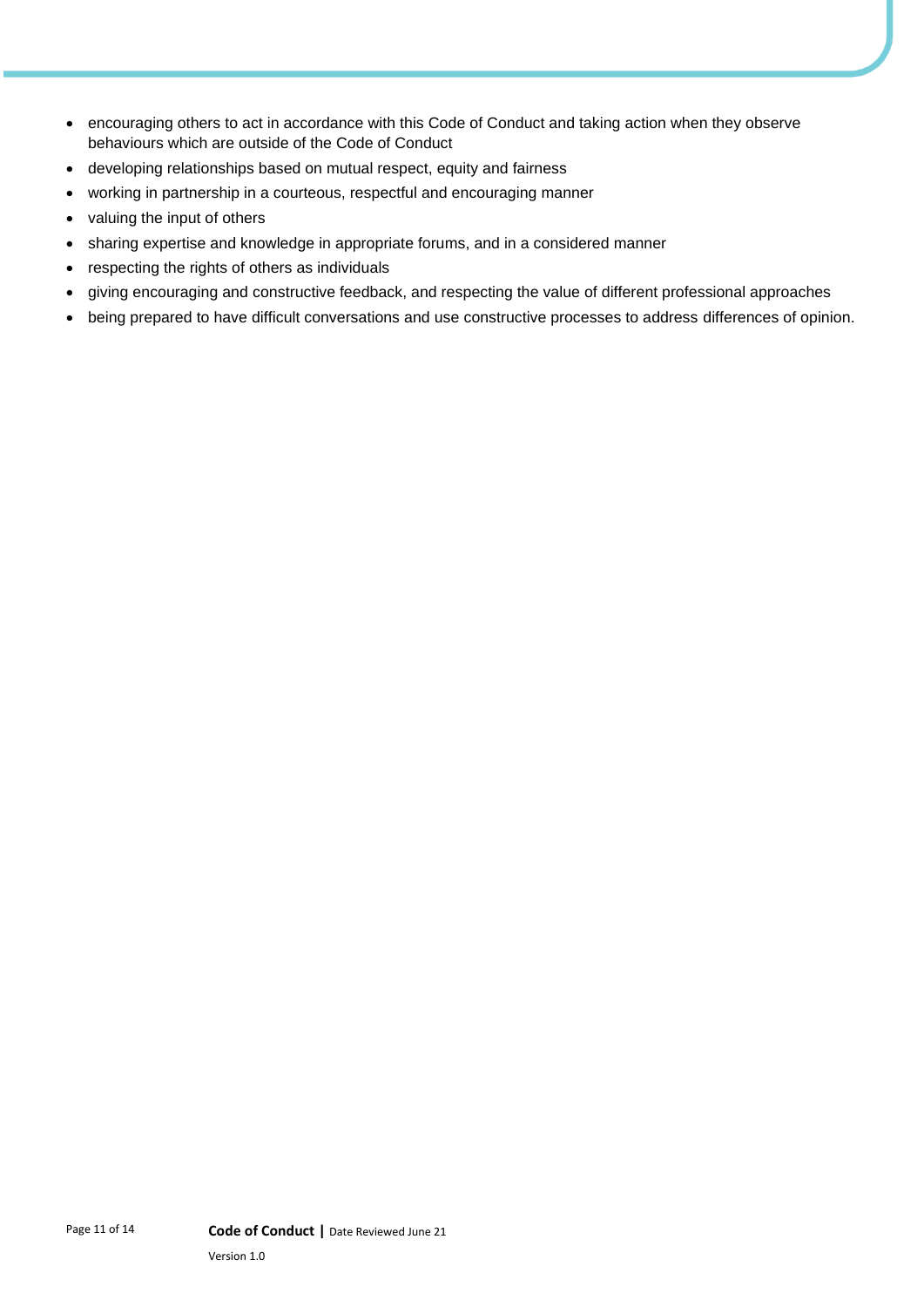# **ATTACHMENT 2. CODE OF CONDUCT AND ZERO TOLERANCE ON THE ABUSE OF STAFF ACKNOWLEDGMENT FOR STAFF**

# **Acknowledgement for Staff**

I hereby acknowledge that on (date)…………………………………………………………….., I received a copy of the *Code of Conduct and Zero Tolerance on the Abuse of Staff Policy* for Stables Kindergarten.

I have read the policy and I understand its contents.

**I commit to abiding by the** *Code of Conduct and Zero Tolerance on the Abuse of Staff Policy* **and fulfilling my responsibilities as outlined in this policy whilst working at Stables Kindergarten.**

**I understand that the Approved Provider will address any breach of this policy, and that any** *serious* **breach could lead to disciplinary or legal action.**

Signature **Name** (please print) Date

Witness signature **Name** (please print) Date

Thank you for your contribution to making Stables Kindergarten an open, safe, welcoming, and friendly environment.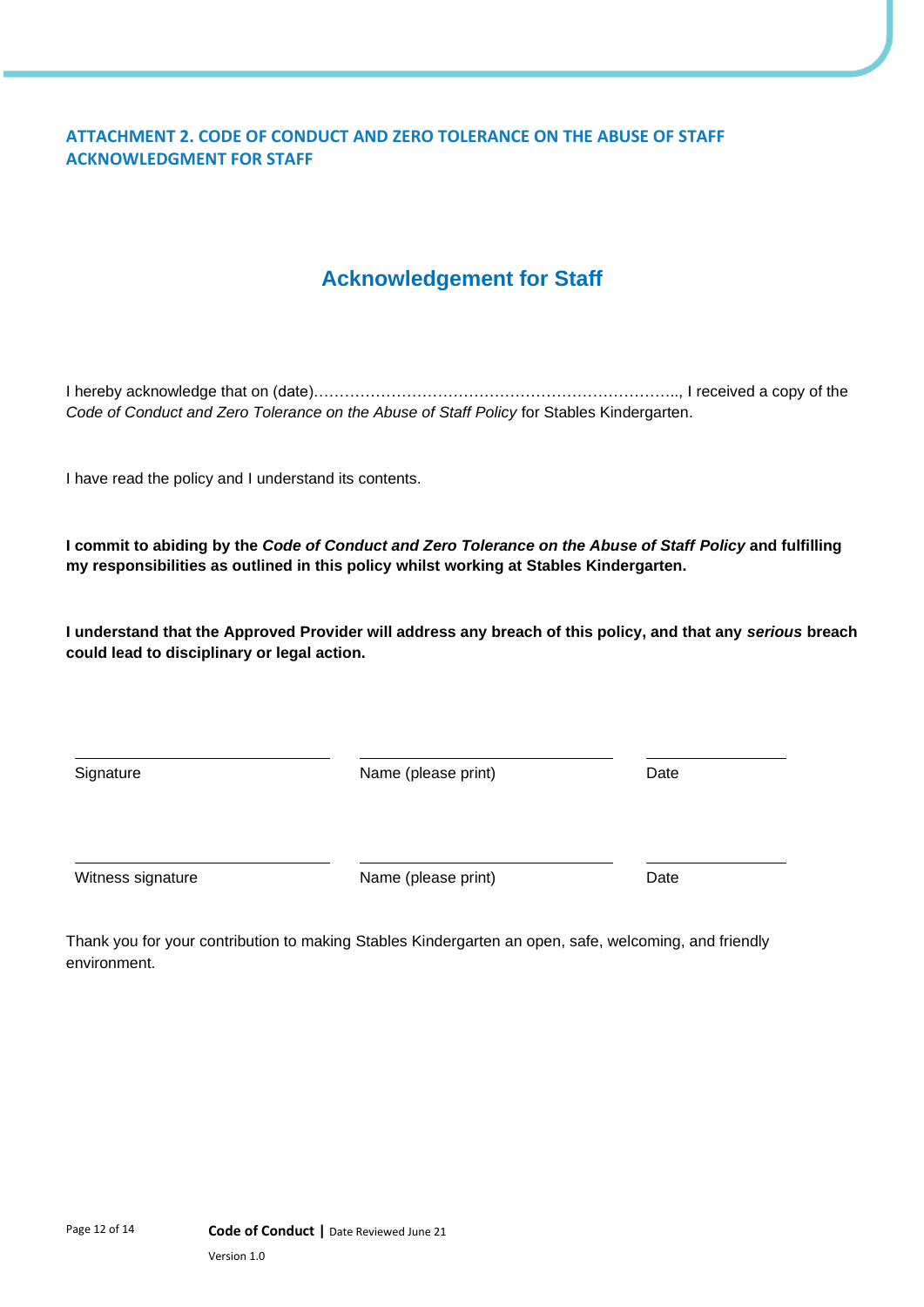### **ATTACHMENT 3. CODE OF CONDUCT AND ZERO TOLERANCE ON THE ABUSE OF STAFF FOR PARENTS/GUARDIANS, STUDENTS, VOLUNTEERS, CONTRACTORS AND VISITORS**

I commit to contributing to creating an environment at the Stables Kindergarten that:

- respects the rights of the child and values diversity
- acknowledges the vulnerability of Aboriginal children, children from a culturally and linguistically diverse background and children with a disability and has zero tolerance of discrimination
- maintains a duty of care *(refer to Definitions)* towards all children at the service
- is committed to the safety and wellbeing of each child at the service
- is committed to the safety and wellbeing of all staff at the service
- provides a safe and secure environment for all at the service
- provides an open, welcoming environment in which everyone's contribution is valued and respected
- is committed to communicating openly and honestly
- is committed to continually learning how to be inclusive and respectful of cultural needs
- encourages parents/guardians, volunteers, students and community members to support and participate in the program and activities of the service.

#### Relationships with children

In my relationships with children, I commit to:

- being a positive role model at all times
- encouraging children to express themselves and their opinions
- allowing children to undertake experiences that develop self-reliance and self-esteem
- maintaining a safe environment for children
- speaking to children in an encouraging and positive manner
- giving each child positive guidance and encouraging appropriate behaviour
- regarding all children equally, and with respect and dignity
- having regard to each child's cultural values
- respecting individual difference including age, physical and intellectual development, and catering for the abilities of each child at the service.

#### Relationships with the approved provider, persons with management and control, nominated supervisor, staff and others

In my relationships with the approved provider, nominated supervisor, staff, other parents/guardians, volunteers and visitors I commit to:

- reading and abiding by the *Code of Conduct and Zero Tolerance on the Abuse of Staff*
- developing relationships based on mutual respect
- working in partnership in a courteous, respectful and encouraging manner
- valuing the input of others
- sharing our expertise and knowledge in a considered manner
- respecting the rights of others as individuals
- giving encouraging and constructive feedback, and respecting the value of different professional approaches
- respecting the privacy of children and their families and only disclosing information to people who have a need to know as required under the *Privacy and Confidentiality policy*
- following the directions of staff at all times
- treating the early childhood environment with respect
- raising any concerns, including concerns about safety, as soon as possible with staff to ensure that they can be resolved efficiently
- raising any complaints or grievances in accordance with the *Complaints and Grievances Policy.*